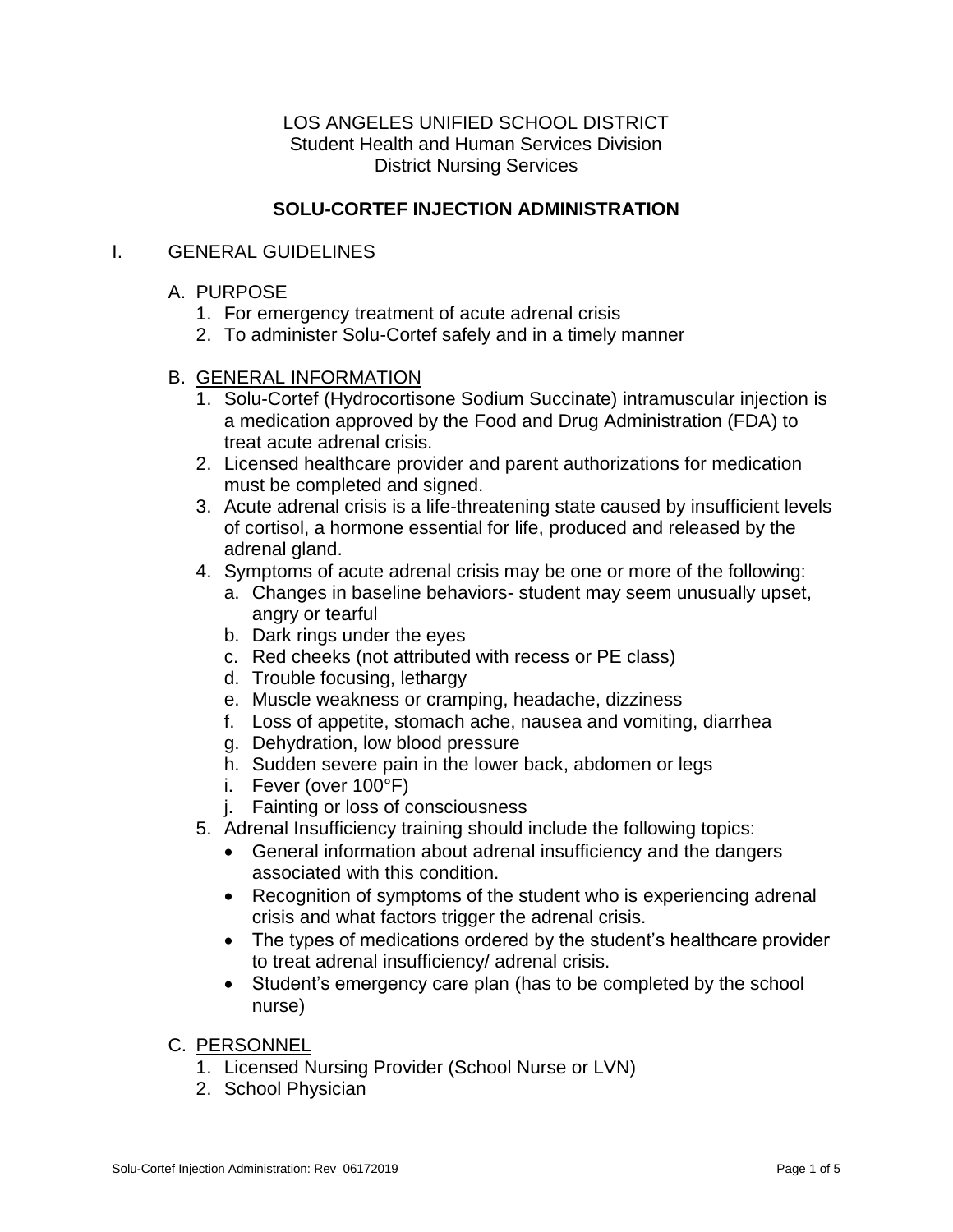# D. EQUIPMENT

- 1. Provided by the parent/guardian:
	- a. Solu-Cortef medication, labeled with student's name.
	- b. Syringe and injection needle
	- c. Alcohol swabs
- 2. Provided by the school:
	- a. Plastic bag for disposal of waste
	- b. Disposable latex-free gloves
	- c. Sharps container

### E. ACCESS AND STORAGE

Medication should be readily available and in close proximity of the student in school and during district bus transportation as well as during school sponsored activities such as field trips. Store unreconstituted product at controlled room temperature 20° to 25°C (68° to 77°F)

|    | <b>ESSENTIAL STEPS</b>                                                                                                        | <b>KEY POINTS AND PRECAUTIONS</b>                                                                                                                                                                    |
|----|-------------------------------------------------------------------------------------------------------------------------------|------------------------------------------------------------------------------------------------------------------------------------------------------------------------------------------------------|
| 1. | Determine if the student is experiencing<br>Adrenal crisis.<br>Do not leave the student unattended.<br>Have someone call 911. | Knowledge of the student's emergency care<br>plan which identifies the signs and symptoms<br>the student may experience along with<br>appropriate medication and dosing.                             |
| 2. | Assemble medication.                                                                                                          | Observe the 6 "Rights" of medication<br>administration: right student, right<br>medication, right dosage, right route, right<br>time, and right documentation.                                       |
| 3. | Position the student                                                                                                          | Select the injection site:<br>You can give an injection in the buttock<br>or in the upper leg muscle.<br>Select your injection site carefully to<br>avoid injecting into a blood vessel or<br>nerve. |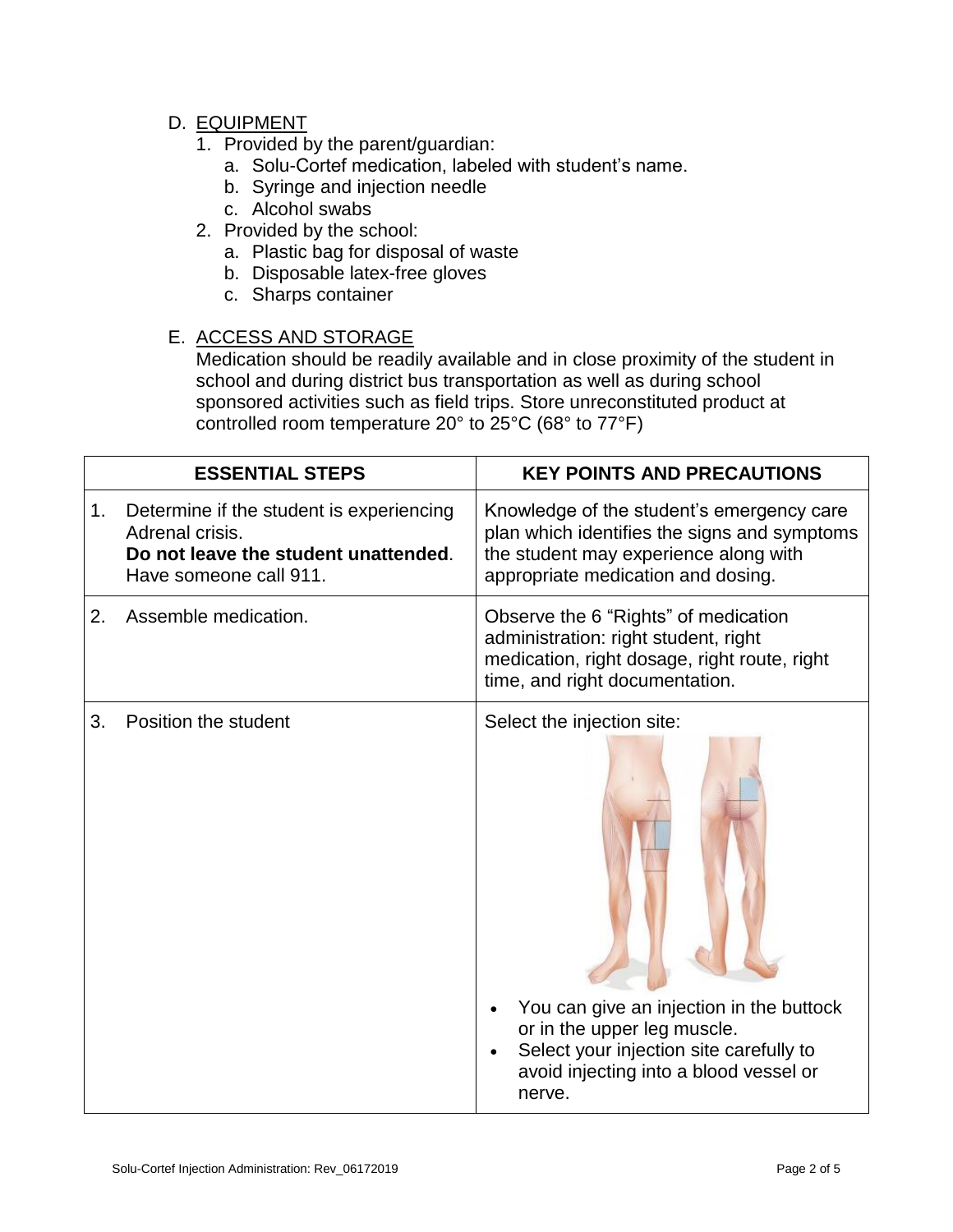| <b>ESSENTIAL STEPS</b>                                                                                                                                                                                                                                                                                                                                                                                                                                                                          | <b>KEY POINTS AND PRECAUTIONS</b>                                                                                                                                                                                                                                                                                                                                                                                    |
|-------------------------------------------------------------------------------------------------------------------------------------------------------------------------------------------------------------------------------------------------------------------------------------------------------------------------------------------------------------------------------------------------------------------------------------------------------------------------------------------------|----------------------------------------------------------------------------------------------------------------------------------------------------------------------------------------------------------------------------------------------------------------------------------------------------------------------------------------------------------------------------------------------------------------------|
| 3. Position the student, continued                                                                                                                                                                                                                                                                                                                                                                                                                                                              | Select the injection site, continued:<br>You select the site as follows:<br>$\circ$ Upper leg muscle - draw imaginary<br>lines to divide the upper leg into three<br>equal sections, choose the middle<br>section and select a site on the<br>outside of the leg.<br>Buttock - draw imaginary lines to<br>$\circ$<br>divide the buttock in half in both<br>directions. Select a site in the upper<br>outer quadrant. |
| 4. Wash hands                                                                                                                                                                                                                                                                                                                                                                                                                                                                                   | Observe student privacy.                                                                                                                                                                                                                                                                                                                                                                                             |
| 5. Put on gloves                                                                                                                                                                                                                                                                                                                                                                                                                                                                                |                                                                                                                                                                                                                                                                                                                                                                                                                      |
| 6. If administering an "Act-o-Vial"<br>a. Press down on plastic activator (top)<br>to force diluent into the lower<br>chamber<br>b. Gently mix the solution without<br>shaking it<br>c. Remove the plastic tab covering<br>center of stopper<br>d. Wipe the top of the vial with an<br>alcohol swab<br>e. Take cap off the syringe<br>Insert drawing-up needle squarely<br>f.<br>through center of plunger-stopper<br>until tip is just visible<br>g. Invert vial and withdraw required<br>dose | Turn the vial upside down a number of<br>$\bullet$<br>times.<br>Do not shake the vial.<br>The solution is initially cloudy but then<br>٠<br>clears.                                                                                                                                                                                                                                                                  |
| 7. Change to the Injection needle                                                                                                                                                                                                                                                                                                                                                                                                                                                               | Flick out air bubbles and expel excess air.                                                                                                                                                                                                                                                                                                                                                                          |
| To give the injection<br>8.<br>Clean the skin surface with an alcohol<br>a.<br>swab<br>b. Holding the syringe firmly, give the<br>injection by quickly inserting the<br>needle fully through the skin surface<br>into the muscle layer.<br>c. Push the plunger until the dose is<br>fully injected                                                                                                                                                                                              | This will only take about 10 seconds.                                                                                                                                                                                                                                                                                                                                                                                |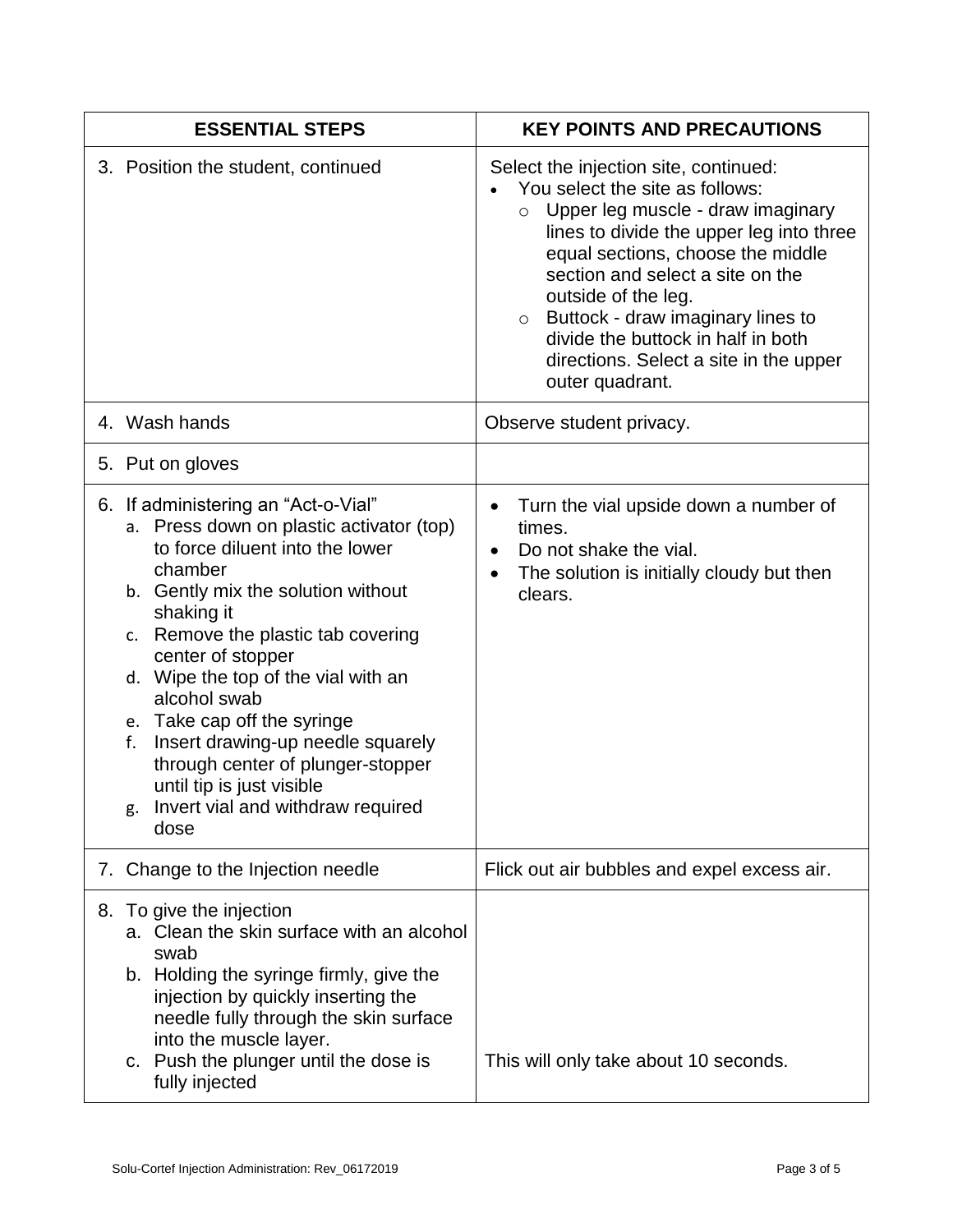|     | <b>ESSENTIAL STEPS</b>                                                                                            | <b>KEY POINTS AND PRECAUTIONS</b>                                                                                                                            |
|-----|-------------------------------------------------------------------------------------------------------------------|--------------------------------------------------------------------------------------------------------------------------------------------------------------|
| 9.  | Remove the needle and place in a<br>sharps container                                                              |                                                                                                                                                              |
| 10. | Press the cotton swab over the site for a<br>few seconds                                                          | The injection will work quite quickly but<br>supervision is still required.                                                                                  |
| 11  | Turn the student on his or her side and<br>monitor breathing.                                                     |                                                                                                                                                              |
|     | 12. Advise the paramedics/dispatcher of the<br>type of medication that was given                                  | A student who is treated should be seen by a<br>physician.                                                                                                   |
|     | 13. Used medication vial must be placed in<br>a double bag and returned to parent.                                | School nurse is to ensure Solu-Cortef is<br>replaced by the parent.                                                                                          |
| 14. | Document medication electronically<br>including date, time, reason for<br>administration, and student's response. | School nurse or school administrator must<br>document in <i>iSTAR</i> .<br>School nurse will document in Welligent<br>under "health office visit" and "DMM". |

APPROVED: June 17, 2019 Date

> $\overline{a}$ Rosina Franco, MD Senior Physician, Student Medical Services

 $d/d$ 

 $\mathcal{L}_1$ Ron Tanimura, Ed.D Director, Student Medical Services

Sosse Bedrossian, MSN, MA, RN, FNP Director, District Nursing Services